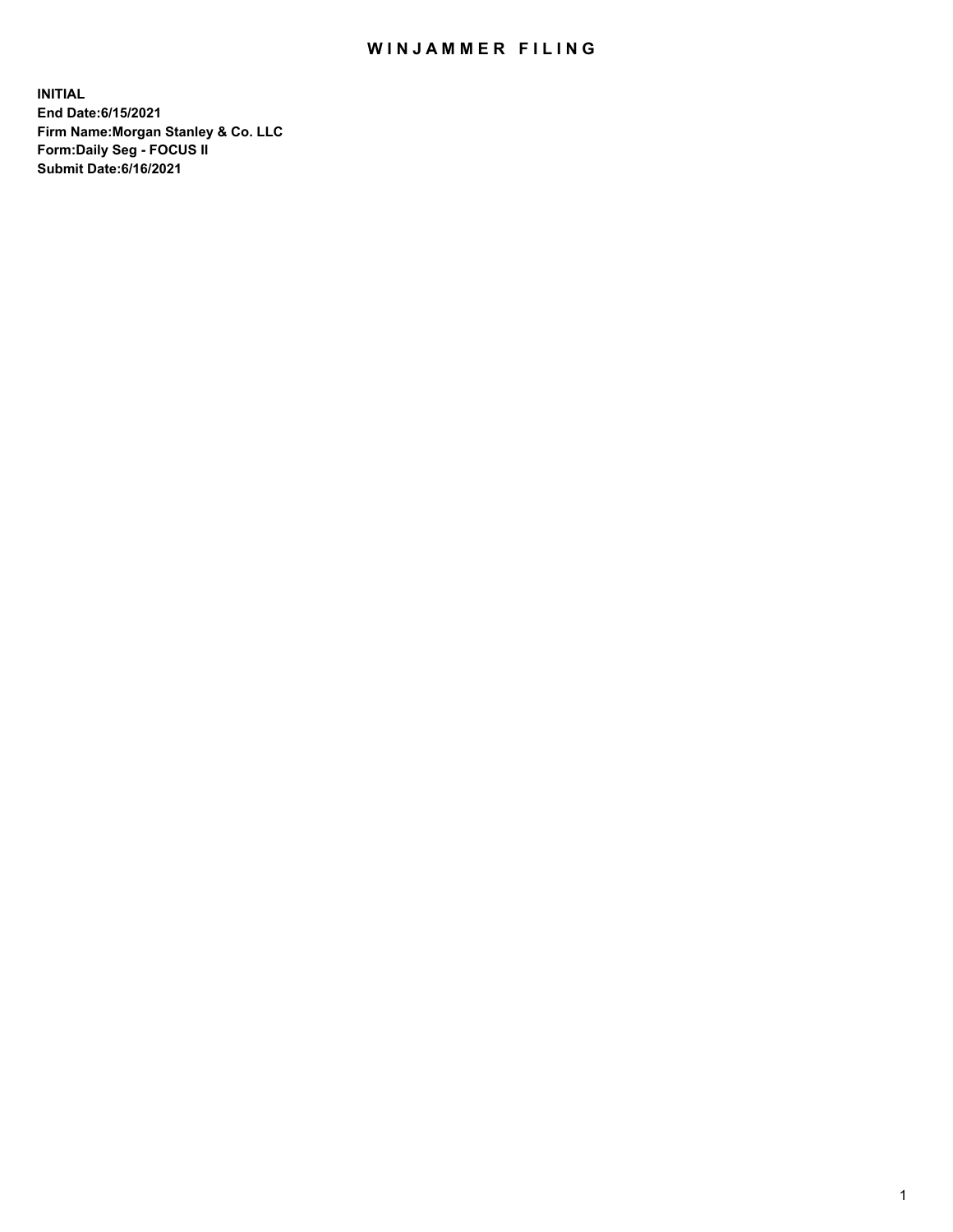**INITIAL End Date:6/15/2021 Firm Name:Morgan Stanley & Co. LLC Form:Daily Seg - FOCUS II Submit Date:6/16/2021 Daily Segregation - Cover Page**

| Name of Company                                                                                                                                                                                                                                                                                                               | Morgan Stanley & Co. LLC                               |
|-------------------------------------------------------------------------------------------------------------------------------------------------------------------------------------------------------------------------------------------------------------------------------------------------------------------------------|--------------------------------------------------------|
| <b>Contact Name</b>                                                                                                                                                                                                                                                                                                           | <b>Ikram Shah</b>                                      |
| <b>Contact Phone Number</b>                                                                                                                                                                                                                                                                                                   | 212-276-0963                                           |
| <b>Contact Email Address</b>                                                                                                                                                                                                                                                                                                  | Ikram.shah@morganstanley.com                           |
| FCM's Customer Segregated Funds Residual Interest Target (choose one):<br>a. Minimum dollar amount: ; or<br>b. Minimum percentage of customer segregated funds required:% ; or<br>c. Dollar amount range between: and; or<br>d. Percentage range of customer segregated funds required between:% and%.                        | 235,000,000<br><u>0</u><br><u>00</u><br>0 <sup>0</sup> |
| FCM's Customer Secured Amount Funds Residual Interest Target (choose one):<br>a. Minimum dollar amount: ; or<br>b. Minimum percentage of customer secured funds required:%; or<br>c. Dollar amount range between: and; or<br>d. Percentage range of customer secured funds required between:% and%.                           | 140,000,000<br><u>0</u><br><u>00</u><br>0 <sub>0</sub> |
| FCM's Cleared Swaps Customer Collateral Residual Interest Target (choose one):<br>a. Minimum dollar amount: ; or<br>b. Minimum percentage of cleared swaps customer collateral required:%; or<br>c. Dollar amount range between: and; or<br>d. Percentage range of cleared swaps customer collateral required between:% and%. | 92,000,000<br><u>0</u><br>0 Q<br>00                    |

Attach supporting documents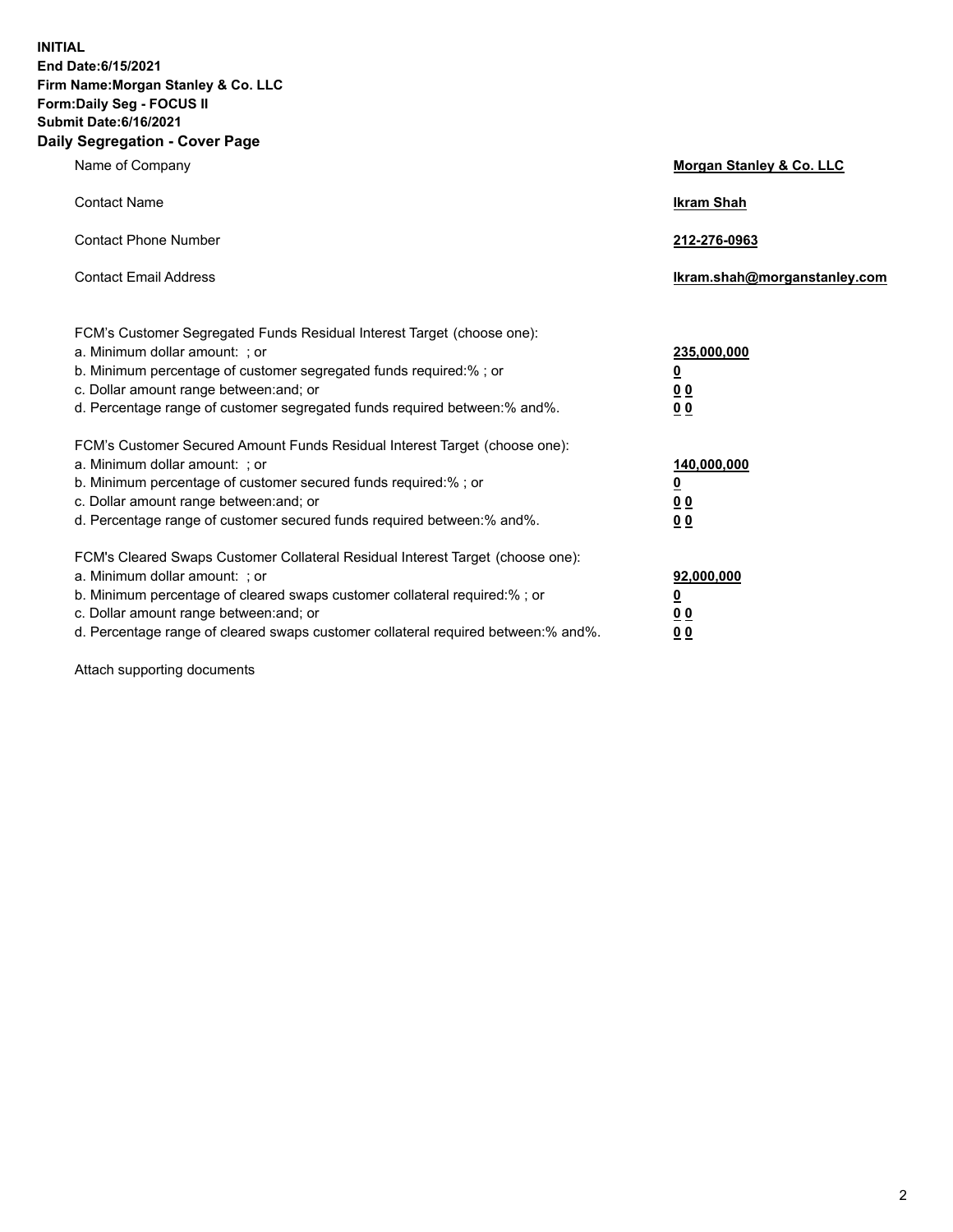## **INITIAL End Date:6/15/2021 Firm Name:Morgan Stanley & Co. LLC Form:Daily Seg - FOCUS II Submit Date:6/16/2021**

## **Daily Segregation - Secured Amounts**

|    | Foreign Futures and Foreign Options Secured Amounts<br>Amount required to be set aside pursuant to law, rule or regulation of a foreign | $0$ [7305]                              |
|----|-----------------------------------------------------------------------------------------------------------------------------------------|-----------------------------------------|
|    | government or a rule of a self-regulatory organization authorized thereunder                                                            |                                         |
| 1. | Net ledger balance - Foreign Futures and Foreign Option Trading - All Customers                                                         |                                         |
|    | A. Cash                                                                                                                                 | 4,853,241,892 [7315]                    |
|    | B. Securities (at market)                                                                                                               | 2,195,468,768 [7317]                    |
| 2. | Net unrealized profit (loss) in open futures contracts traded on a foreign board of trade                                               | 715,896,351 [7325]                      |
| 3. | Exchange traded options                                                                                                                 |                                         |
|    | a. Market value of open option contracts purchased on a foreign board of trade                                                          | 26,139,885 [7335]                       |
|    | b. Market value of open contracts granted (sold) on a foreign board of trade                                                            | -20,015,038 [7337]                      |
| 4. | Net equity (deficit) (add lines 1. 2. and 3.)                                                                                           | 7,770,731,858 [7345]                    |
| 5. | Account liquidating to a deficit and account with a debit balances - gross amount                                                       | 33,384,915 [7351]                       |
|    | Less: amount offset by customer owned securities                                                                                        | -32,927,092 [7352] 457,823 [735         |
| 6. | Amount required to be set aside as the secured amount - Net Liquidating Equity                                                          | 7,771,189,681 [7355]                    |
|    | Method (add lines 4 and 5)                                                                                                              |                                         |
| 7. | Greater of amount required to be set aside pursuant to foreign jurisdiction (above) or line<br>6.                                       | 7,771,189,681 [7360]                    |
|    | FUNDS DEPOSITED IN SEPARATE REGULATION 30.7 ACCOUNTS                                                                                    |                                         |
| 1. | Cash in banks                                                                                                                           |                                         |
|    | A. Banks located in the United States                                                                                                   | 501,371,050 [7500]                      |
|    | B. Other banks qualified under Regulation 30.7                                                                                          | 496,270,120 [7520] 997,641,170          |
|    |                                                                                                                                         | [7530]                                  |
| 2. | <b>Securities</b>                                                                                                                       |                                         |
|    | A. In safekeeping with banks located in the United States                                                                               | 587,462,627 [7540]                      |
|    | B. In safekeeping with other banks qualified under Regulation 30.7                                                                      | 42,787,690 [7560] 630,250,317<br>[7570] |
| 3. | Equities with registered futures commission merchants                                                                                   |                                         |
|    | A. Cash                                                                                                                                 | 18,679,600 [7580]                       |
|    | <b>B.</b> Securities                                                                                                                    | $0$ [7590]                              |
|    | C. Unrealized gain (loss) on open futures contracts                                                                                     | 2,518,882 [7600]                        |
|    | D. Value of long option contracts                                                                                                       | $0$ [7610]                              |
|    | E. Value of short option contracts                                                                                                      | 0 [7615] 21,198,482 [7620]              |
| 4. | Amounts held by clearing organizations of foreign boards of trade                                                                       |                                         |
|    | A. Cash                                                                                                                                 | $0$ [7640]                              |
|    | <b>B.</b> Securities                                                                                                                    | $0$ [7650]                              |
|    | C. Amount due to (from) clearing organization - daily variation                                                                         | $0$ [7660]                              |
|    | D. Value of long option contracts                                                                                                       | $0$ [7670]                              |
|    | E. Value of short option contracts                                                                                                      | 0 [7675] 0 [7680]                       |
| 5. | Amounts held by members of foreign boards of trade                                                                                      |                                         |
|    | A. Cash                                                                                                                                 | 4,053,804,020 [7700]                    |
|    | <b>B.</b> Securities                                                                                                                    | 1,565,218,451 [7710]                    |
|    | C. Unrealized gain (loss) on open futures contracts                                                                                     | 713,377,469 [7720]                      |
|    | D. Value of long option contracts                                                                                                       | 26,139,885 [7730]                       |
|    | E. Value of short option contracts                                                                                                      | -20,015,038 [7735] 6,338,524,78         |
|    |                                                                                                                                         | [7740]                                  |
| 6. | Amounts with other depositories designated by a foreign board of trade                                                                  | $0$ [7760]                              |
| 7. | Segregated funds on hand                                                                                                                | $0$ [7765]                              |
| 8. | Total funds in separate section 30.7 accounts                                                                                           | 7,987,614,756 [7770]                    |
| 9. | Excess (deficiency) Set Aside for Secured Amount (subtract line 7 Secured Statement<br>Page 1 from Line 8)                              | 216,425,075 [7380]                      |

- 10. Management Target Amount for Excess funds in separate section 30.7 accounts **140,000,000** [7780]
- 11. Excess (deficiency) funds in separate 30.7 accounts over (under) Management Target **76,425,075** [7785]

E. Value of short option contracts **-20,015,038** [7735] **6,338,524,787**

Less: amount offset by customer owned securities **-32,927,092** [7352] **457,823** [7354]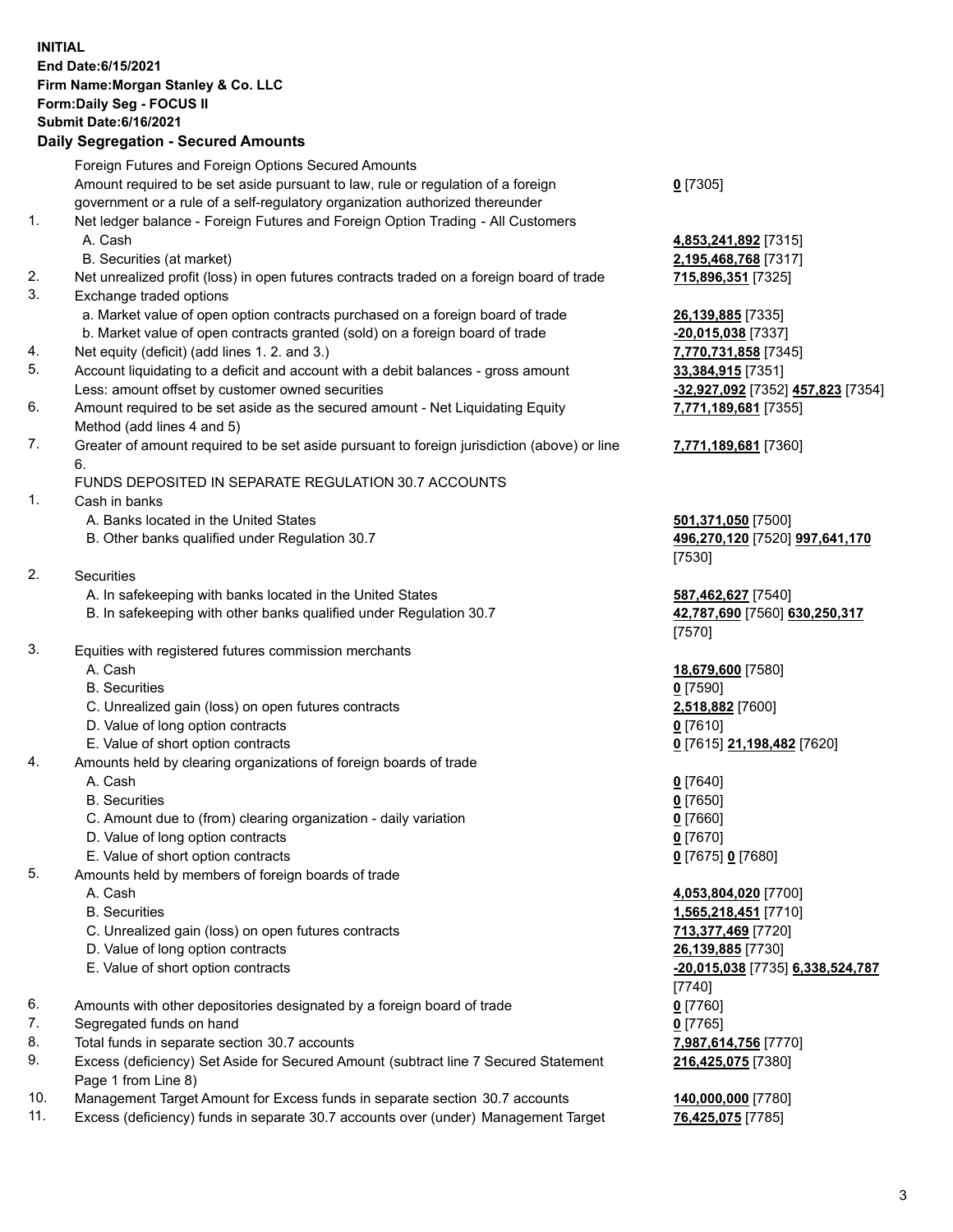**INITIAL End Date:6/15/2021 Firm Name:Morgan Stanley & Co. LLC Form:Daily Seg - FOCUS II Submit Date:6/16/2021 Daily Segregation - Segregation Statement** SEGREGATION REQUIREMENTS(Section 4d(2) of the CEAct) 1. Net ledger balance A. Cash **15,377,307,195** [7010] B. Securities (at market) **8,184,681,558** [7020] 2. Net unrealized profit (loss) in open futures contracts traded on a contract market **1,542,752,150** [7030] 3. Exchange traded options A. Add market value of open option contracts purchased on a contract market **948,786,057** [7032] B. Deduct market value of open option contracts granted (sold) on a contract market **-412,627,793** [7033] 4. Net equity (deficit) (add lines 1, 2 and 3) **25,640,899,167** [7040] 5. Accounts liquidating to a deficit and accounts with debit balances - gross amount **245,876,601** [7045] Less: amount offset by customer securities **-242,776,228** [7047] **3,100,373** [7050] 6. Amount required to be segregated (add lines 4 and 5) **25,643,999,540** [7060] FUNDS IN SEGREGATED ACCOUNTS 7. Deposited in segregated funds bank accounts A. Cash **2,409,665,593** [7070] B. Securities representing investments of customers' funds (at market) **0** [7080] C. Securities held for particular customers or option customers in lieu of cash (at market) **2,512,686,027** [7090] 8. Margins on deposit with derivatives clearing organizations of contract markets A. Cash **14,879,610,326** [7100] B. Securities representing investments of customers' funds (at market) **0** [7110] C. Securities held for particular customers or option customers in lieu of cash (at market) **5,168,166,075** [7120] 9. Net settlement from (to) derivatives clearing organizations of contract markets **10,753,773** [7130] 10. Exchange traded options A. Value of open long option contracts **948,786,057** [7132] B. Value of open short option contracts **-412,627,793** [7133] 11. Net equities with other FCMs A. Net liquidating equity **9,601,055** [7140] B. Securities representing investments of customers' funds (at market) **0** [7160] C. Securities held for particular customers or option customers in lieu of cash (at market) **0** [7170] 12. Segregated funds on hand **503,829,456** [7150] 13. Total amount in segregation (add lines 7 through 12) **26,030,470,569** [7180] 14. Excess (deficiency) funds in segregation (subtract line 6 from line 13) **386,471,029** [7190] 15. Management Target Amount for Excess funds in segregation **235,000,000** [7194]

16. Excess (deficiency) funds in segregation over (under) Management Target Amount Excess

**151,471,029** [7198]